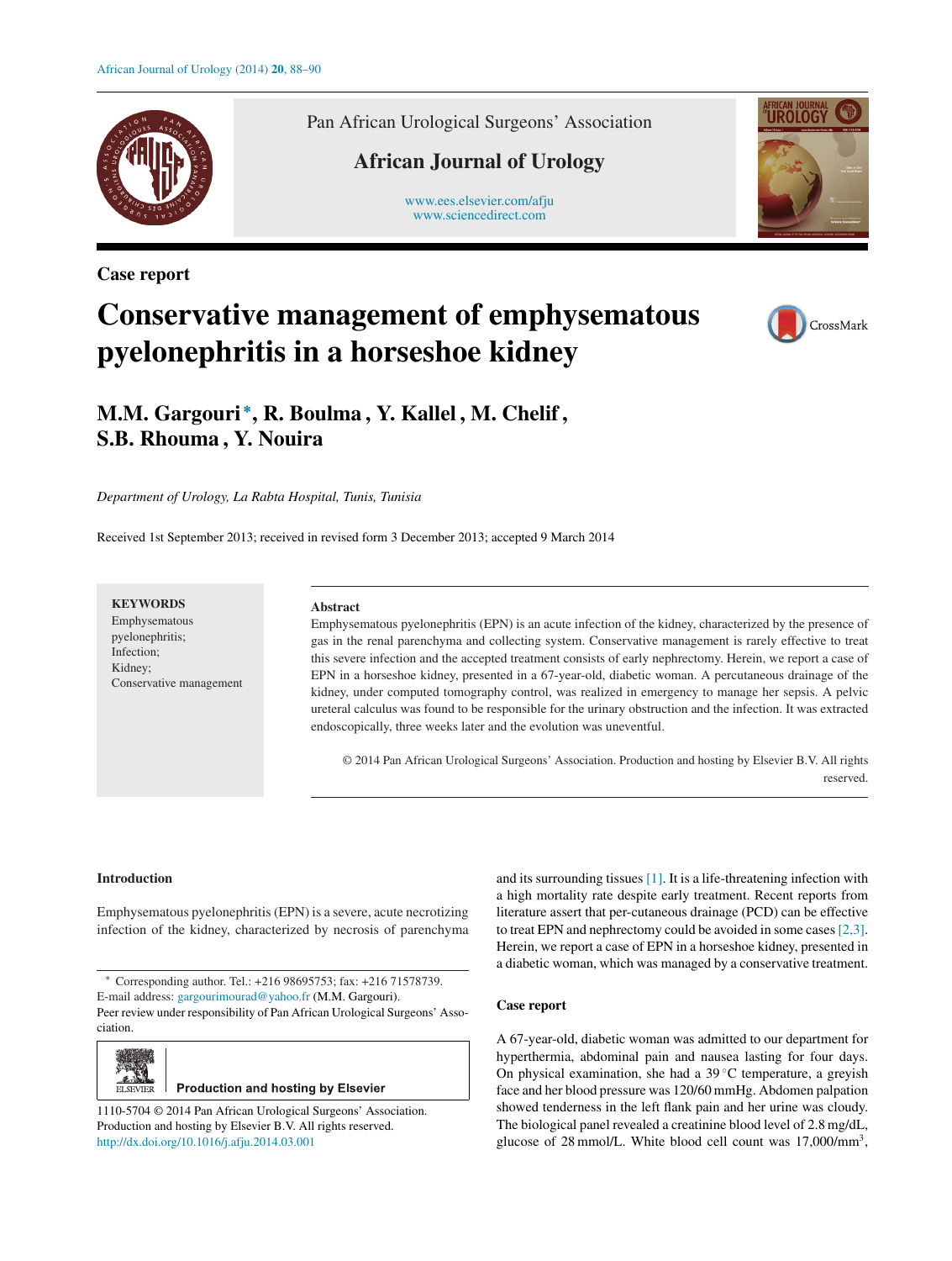

**Figure 1** CT showing horseshoe kidney with an enlargement of the left side of the kidney and the presence of gas in parenchyma mainly in the collecting system with fluid collection.

with 80% neutrophils, platelet count was 80,000/mm<sup>3</sup> and C reactive protein was 332 mg/L. Due to severe sepsis an abdominal computed tomography (CT) was realized immediately. It showed horseshoe kidney with an enlargement of the left side of the kidney and the presence of gas in parenchyma and mainly in the collecting system with fluid collection (Fig. 1). CT revealed also parenchymal atrophy and a pelvic ureteral calculus responsible for the urinary obstruction.

The diagnosis of EPN in a horseshoe kidney was considered and intravenous empiric antibiotic treatment was started just after urinalysis sampling and blood cultures. She received ciprofloxacin, cefotaxime and metronidazole. We decided to manage conservatively the case, so a PCD of the kidney, under CT control, was realized. It drained initially gas and infected urine then urine became clear. Thereafter, the nephrostomy tube drained  $500 \text{ cm}^3$  of urine per day. As urine culture grew *Candida albicans*, fluconazole was administered for 14 days, whereas ciprofloxacin and metronidazole were stopped, but cefotaxime was continued. Blood cultures realized on admission were negative.

Clinical and biological conditions of the patient improved after one week and glucose blood level was easier to control. Repeat CT, performed 2 weeks later, showed a functioning left side kidney with dilated cavities. A technetium-99m-labelled dimercaptosuccinic acid (99m-Tc-DMSA) scintigraphy was also performed and revealed a left side kidney functioning at 28%.

Three weeks after initial diagnosis, an ureteroscopy plus ballistic lithotripsy of ureteral calculus was realized. A double J stent was inserted and the nephrostomy tube was taken out. The stent was removed after four weeks and the patient had uneventful evolution.

#### **Discussion**

Emphysematous pyelonephritis (EPN) is a severe, acute necrotizing infection of the kidney. It is characterized by necrosis of parenchyma and its surrounding tissues which results in the presence of gas in the renal parenchyma, collecting system or perinephric tissue [\[1\].](#page-2-0) It is a life-threatening infection with a mortality rate of 20%. Factors found to worsen prognosis are diabetes, thrombocytopenia, acute renal failure, the need of haemodialysis, bilateral infection and septic shock at presentation [\[2–4\].](#page-2-0)

EPN occurs predominantly in female patients with a ratio rate of 6:1 [\[2\].](#page-2-0) Diabetes mellitus is reported in 80% of the patients [\[4\]](#page-2-0) and a urinary tract obstruction is noted in 25–60% of the cases  $[1,5]$ . Urinary obstruction is mainly due to ureteral stones. Causative organisms are those usually found in urinary tract infection [\[5\].](#page-2-0) *Escherichia coli* is the most isolated germ (70% of cases) followed by *Klebsiella* (10%), whereas anaerobic microorganism has been rarely reported [\[3\].](#page-2-0) As our patient's urine culture grew *C. albicans* fluconazole therapy was added, but we did not stop all antibiotics as we believe that other germ could be present.

Physiopathology of EPN had been largely discussed in literature. The presence of gas-producing organisms, a high tissue glucose concentration and impaired tissue perfusion are all risk factors for the development of emphysematous infections of the urinary tract [\[5\].](#page-2-0) A high glucose concentration within the tissues acts as a favourable factor for production of carbon dioxide through natural fermentation processes [\[6–9\]. I](#page-2-0)n fact, diabetic patients represent more than 60% of all cases [\[5,7,8\]. H](#page-2-0)owever, for non-diabetic patients fermentation of urinary albumin might be the cause of gas production [\[3\]. O](#page-2-0)thers suggested factor of gas production is an impaired host response, involving vascular compromise and impaired catabolism within the tissues [\[9\].](#page-2-0)

Clinical presentation of EPN varies widely and ranges from asymptomatic patients or having minimal low urinary tract symptoms to severe sepsis.

Diagnosis of EPN is radiological. KUB can show abnormal gas shadow in the renal region and typical ultrasonographic image is a high amplitude echoes with low level dirty acoustic shadow.

However, CT is the most effective radiological examination to confirm diagnosis; it shows intra-renal gas with or without peri-renal region and parenchymal destruction [\[4\].](#page-2-0) It is also useful to determine possible cause of urinary obstruction. Two classifications of EPN had been reported in literature; both of them are based on CT findings [\[4,6\]. W](#page-2-0)an et al. [\[4\]](#page-2-0) classification is more used and is better related to prognosis. Our patient had according to Wan's classification a type II EPN, which is characterized by the presence of fluid within the parenchyma and/or its surrounding tissues. This type II of EPN has a better prognosis.

EPN should be differentiated from emphysematous pyelitis which is characterized by gas within the upper urinary tract system in the absence of endourological manoeuvres. The later infection has a good prognosis when treated with effective antibiotics and urinary drainage. As EPN is a severe infection, the accepted treatment consisted of early nephrectomy after short reanimation with antibiotics [\[1,4\]. H](#page-2-0)owever, recent reports from literature assert that PCD can be effective to treat EPN and nephrectomy could be avoided in some cases  $[2,3]$ . In a review of the literature, it has been shown that after PCD of EPN only 13% of patients required differed elective nephrectomy for non-functioning kidneys [\[2\]. T](#page-2-0)o our knowledge, this is the fourth published case of EPN in horseshoe kidney and as the other cases; a conservative management was realized [\[10–12\].](#page-2-0)